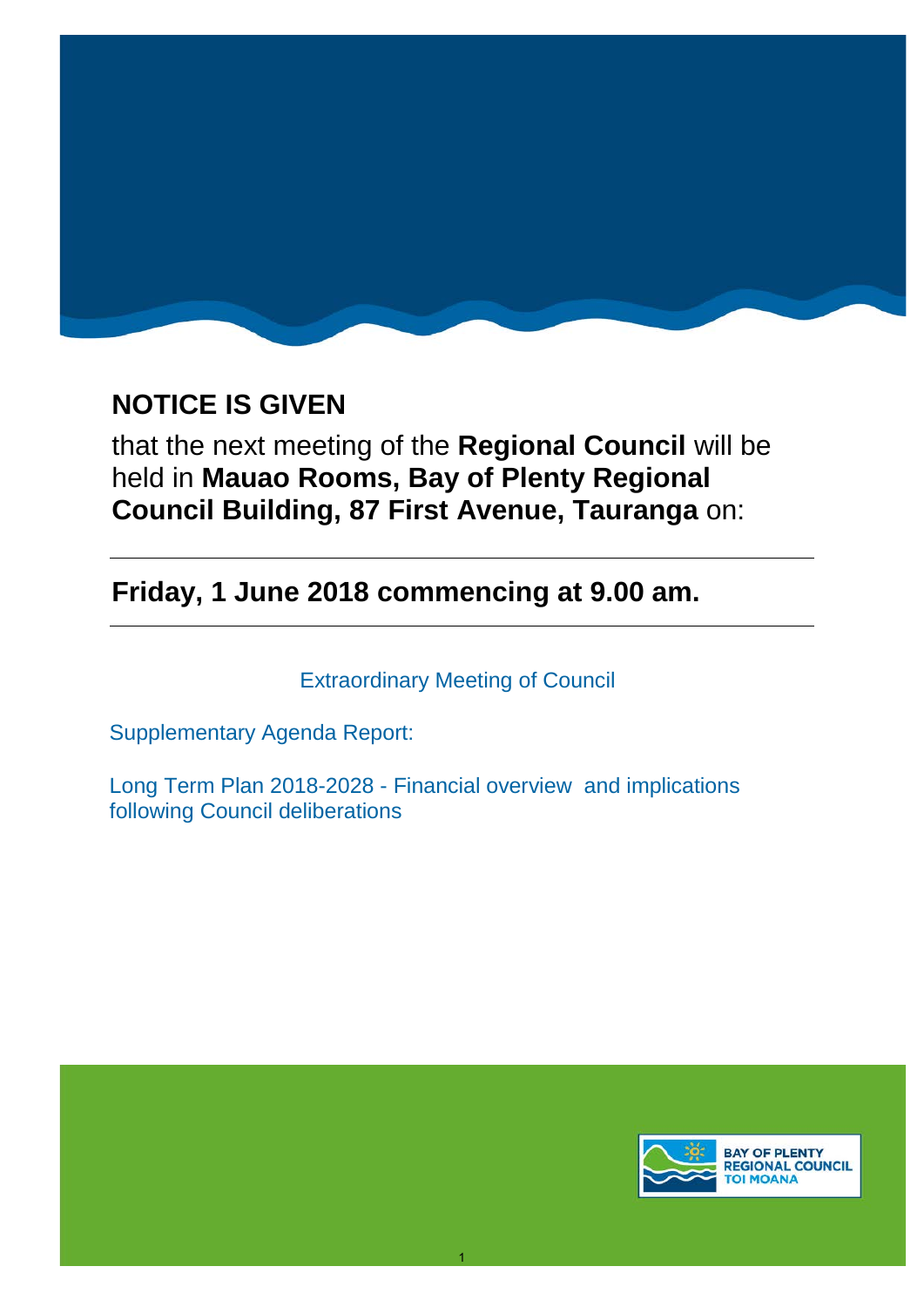

**Report To:** Regional Council

**Meeting Date:** 01 June 2018

**Report From:** Mat Taylor, General Manager, Corporate Performance

# **Long Term Plan 2018-2028 - Financial overview and implications following Council deliberations**

### **Executive Summary**

At its meeting on 15 February 2018 Council adopted the draft Consultation Document 'Today, Tomorrow, Together' and supporting documents including the draft Financial Strategy and Revenue and Financing Policy for the Long Term Plan 2018-2028 (LTP 2018- 2028) for public consultation. Following the end of the consultation period, Council considered the 238 submissions received, and heard approximately 70 submitters speak to their submissions at hearings across the region on 16-20 April.

On 22 May 2018, Council met to deliberate on the LTP 2018-2028 and made decisions on all of the matters put to Council through deliberations papers. During the meeting, an update was provided by the Chief Executive of Quayside Holdings Limited (Quayside) on the dividend distributions. On 25 May 2018 Quayside advised a full and final distribution for Council's LTP 2018-2028 which would increase the distribution forecasts by approximately \$2 million per year for the next ten years.

Council has reconvened for an Extraordinary Council meeting to consider recommendations from staff and receive the updated budget forecasts for LTP 2018-2028 prior to adoption on 28 June 2018. This paper discusses the Council's overall financial position for the LTP 2018- 2028 based on the most up to date information. This includes a recommended reduction in the general rate increase proposed through consultation from 12% to 9.1% in 2018/19 with increases in targeted rates depending on the area and the services provided. This report also includes consideration of the Enviroschools Programme.

The LTP 2018-2028 including the Financial Strategy and Revenue and Financing Policy will be updated from feedback received at the meeting, and presented for adoption on 28 June 2018**.**

## **Recommendations**

**That the Regional Council:**

**1 Receives the report, Long Term Plan 2018-2028 - Financial overview and implications following Council deliberations;**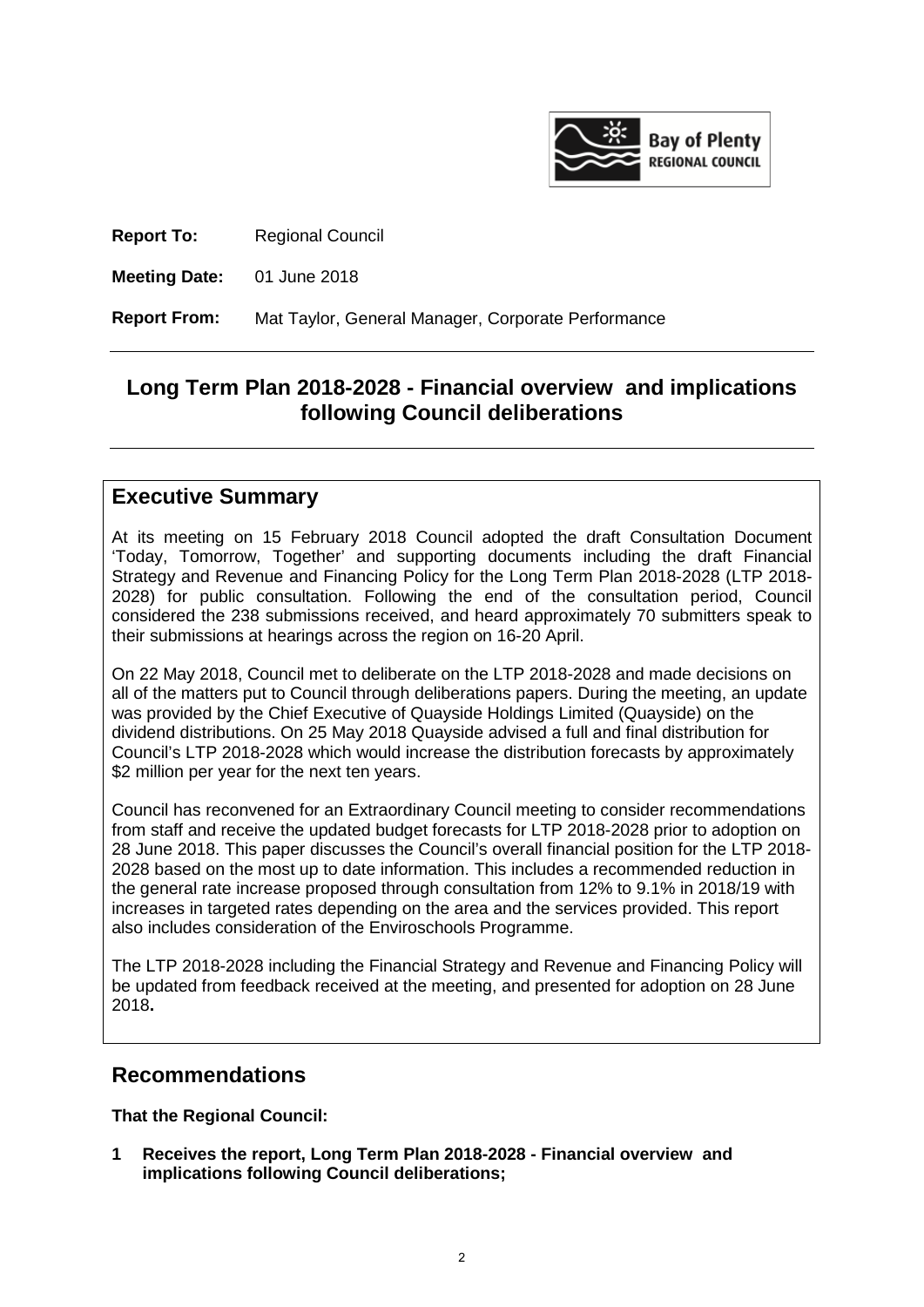- **2 Notes that the Enviroschools and related programmes will continue to be supported as currently budgeted, noting additional funding has been requested through the Long Term Plan processes for other territorial authorities.**
- **3 Notes the budget forecasts for the Chairman's discretionary fund and external sponsorship funds are included in the draft Long Term Plan 2018-2028 budget estimates.**
- **4 Agrees that the draft Long Term Plan 2018-2028 will be prepared for adoption on an assumption of a general rate increase in 2018/19 of 9.1% and that this increase is almost three percent less than proposed through consultation.**

## **1 Introduction**

At its meeting on 15 February 2018 Council adopted the draft Consultation Document 'Today, Tomorrow, Together' and supporting documents including the draft Financial Strategy and Revenue and Financing Policy for the Long Term Plan 2018-2028 (LTP 2018-2028) for public consultation. Following the end of the consultation period, Council considered the 238 submissions received, and heard approximately 70 submitters speak to their submissions at hearings across the region on 16-20 April.

On 22 May 2018, Council met to deliberate on the LTP 2018-2028 and made decisions on all of the matters put to Council through deliberations papers. During the meeting, an update was provided by the Chief Executive of Quayside Holdings Limited (Quayside). Quayside is a Council Controlled Organisation (CCO), 100% owned by the Council and the majority shareholder of the Port of Tauranga Limited (POTL).

Quayside advised that investments had outperformed forecasts and advised that subject to consideration and direction by the QHL Board, a full and final distribution would be proposed for LTP 2018-2028 which would increase the distribution forecasts by approximately \$2 million per year for the next ten years.

To enable this information to be confirmed, Council agreed to reconvene for an Extraordinary Council meeting to consider recommendations from staff and receive the updated budget forecasts for LTP 2018-2028 prior to adoption later in June 2018.

At their Board meeting on 25 May 2018, Quayside considered its financial position and approved the final distributions proposed for Council's LTP 2018-2028 as set out in this report.

This paper discusses the Council's overall financial position for the LTP 2018-2028 based on the most up to date information and this includes consideration of the Enviroschools Programme.

## **2 Draft budget overview**

### 2.1 **LTP 2018-2028 Draft Budget ("Our Budget Approach") summary**

For deliberations, Council's LTP 2018-2028 budget approach was approved and this is summarised as follows:

• Council will deliver many of its existing services at the same or similar level to what is currently provided with increases in some areas including passenger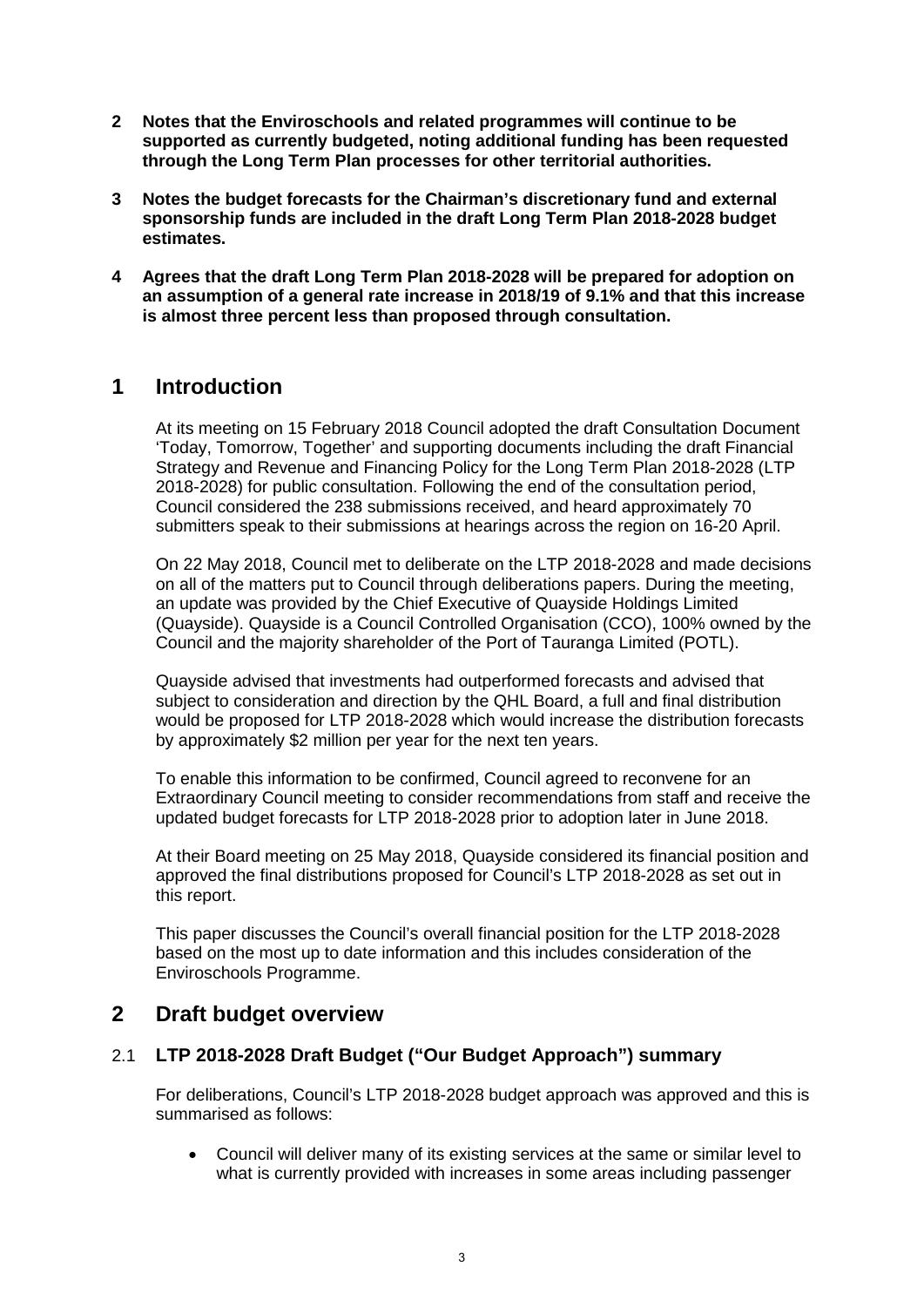transport, data services, sciences and emergency management, as well as consents and compliance, and climate change.

- Spending \$1.4 billion of operating expenditure over the next ten years. Operating expenditure for Year One of draft LTP 2018-2028 has increased by \$12 million (compared to the revised budget for Annual Plan 2017/18) to \$137 million. This includes increased investment in the areas noted above and for the first time, borrowing costs associated with Council's capital works programme. Council will maintain a commitment to community project funding of \$500,000 per annum (Environmental Enhancement Fund \$300,000, and Community Initiatives Fund \$200,000 per annum). Allocations from the Community Initiatives Fund to community projects were made for the first three years of draft LTP 2018-2028 during deliberations.
- Spending \$192 million of capital expenditure over the next ten years, with significant increases in the early years as a result of the necessary but costly repairs of our flood protection and control schemes following the April 2017 flood events in the eastern Bay.
- Overall funding approach as proposed through consultation to ensure Council delivers a sustainable budget for the next ten years. This put a stronger focus on the money collected from fees and charges and from targeted rates, where it is easier to identify who is benefiting from the services provided by Council, making it clearer to everyone where their money is spent. Council will continue to use the significant dividend from Quayside each year to reduce the amount Council needs to collect through general rates.
- Full allocation from the Infrastructure Fund (PPS monies) \$42 million, and additional allocations from the Regional Fund for new third party infrastructure funding operating grants contributions of \$200,000 in Year One and \$750,000 in Year Four of draft LTP 2018-2028. The updated budget estimates reflect a transfer to the Regional Fund from the Infrastructure Fund reserve, of \$20 million due to revised forecasts for the Regional Infrastructure Fund grants which are lower than Council proposed for its consultation budget.
- Borrowing in excess of \$165 million from the Local Government Funding Agency to fund capital expenditure meaning the cost could be spread out over time so that future generations pay for the benefit they will receive.
- Council will use its debt headroom to on-lend up to \$50 million of borrowing to Quayside to help optimise the interest costs incurred for the benefit of the Council Group. Council will also utilise Quayside to invest its Toi Moana Fund investment reserve on behalf of Council.
- A reduction in the general rate increase proposed through consultation from 12% to 9.1% in 2018/19 with increases in targeted rates depending on the area and the services provided.
- In addition an unbalanced budget was proposed by Council in the early years but balanced over the ten years of LTP 2018-2028; primarily due to Council's commitment to contribute to third party infrastructure projects, and the use of its targeted rates reserves to fund specific operating expenditures to help reduce targeted rates increases in 2018/19. This remains unchanged as a result of the budget changes and recommendations discussed in this report.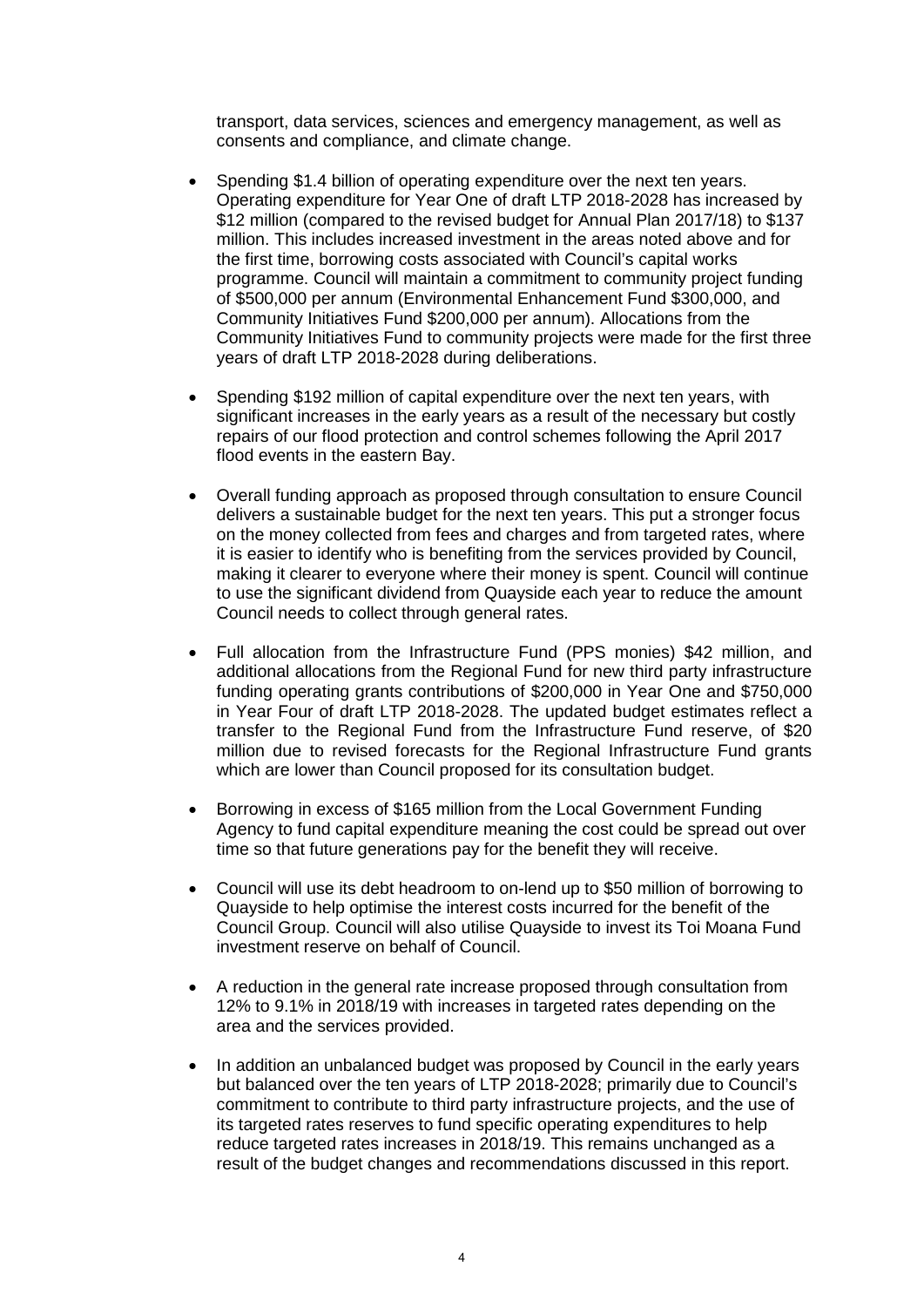### 2.2 **Quayside dividend**

At their Board meeting on 25 May 2018, Quayside approved an update to the distributions proposed for the Council's LTP 2018-2028.

The distributions quoted below are based on Quayside distributing 80% of all cash surpluses over the ten year period. The numbers include any group benefit derived from on-lending of funds through Council from the Local Government Funding Agency.

The restated forecasts are below and these are now included in the updated budget estimates for draft LTP 2018-2028:

| <b>QHL distribution</b>                                            | <b>Annual</b><br><b>Plan</b><br>2017/18<br>\$000 | Year 1<br><b>LTP</b><br>2018/19<br>\$000 | <b>Year 2</b><br><b>LTP</b><br>2019/20<br>\$000 | Year <sub>3</sub><br><b>LTP</b><br>2020/21<br>\$000 | <b>Years 4-10</b><br><b>LTP</b><br>$2021/22 -$<br>2027/28<br>\$000 |
|--------------------------------------------------------------------|--------------------------------------------------|------------------------------------------|-------------------------------------------------|-----------------------------------------------------|--------------------------------------------------------------------|
| <b>Total QHL distributions</b><br><b>LTP</b> deliberations         |                                                  | 29,000                                   | 29,872                                          | 30,771                                              | 242,941                                                            |
| Net increase in revenue                                            |                                                  | 2,200                                    | 2,228                                           | 2,329                                               | 18,959                                                             |
| <b>Total QHL distributions</b><br><b>LTP extraordinary meeting</b> | 25,500                                           | 31,200                                   | 32,100                                          | 33,100                                              | 261,900                                                            |

#### **Table 1: LTP 2018-2028 forecast distributions Quayside Holdings Limited**

### 2.3 **LTP 2018-2028 Draft Budget updated following deliberations**

As part of the review of the draft LTP 2018-2028 budget, and following deliberations, a number of amendments and changes were required to the budget forecasts. The changes to operating and capital expenditure have resulted from decisions from Council deliberations, new information which has arisen and internal reviews.

#### **Table 2: LTP 2018-2028 forecast total operating expenditure summary of changes since deliberations**

| <b>Operating expenditure</b>                                      | <b>Revised</b><br><b>Budget</b><br>2017/18<br>\$000 | Year 1<br><b>LTP</b><br>2018/19<br>\$000 | Year <sub>2</sub><br><b>LTP</b><br>2019/20<br>\$000 | Year <sub>3</sub><br><b>LTP</b><br>2020/21<br>\$000 | <b>Years 4-10</b><br><b>LTP</b><br>$2021/22 -$<br>2027/28<br>\$000 |
|-------------------------------------------------------------------|-----------------------------------------------------|------------------------------------------|-----------------------------------------------------|-----------------------------------------------------|--------------------------------------------------------------------|
| Total operating expenditure<br><b>LTP</b> deliberations           |                                                     | 134,634                                  | 142,717                                             | 149,983                                             | 1,024,918                                                          |
| (decrease) in<br>Net increase /<br>expenditure                    |                                                     | 2.420                                    | (8,068)                                             | (5, 229)                                            | 6,452                                                              |
| <b>Total operating expenditure</b><br>- LTP extraordinary meeting | 125,567                                             | 137,054                                  | 134,649                                             | 144,754                                             | 1,031,370                                                          |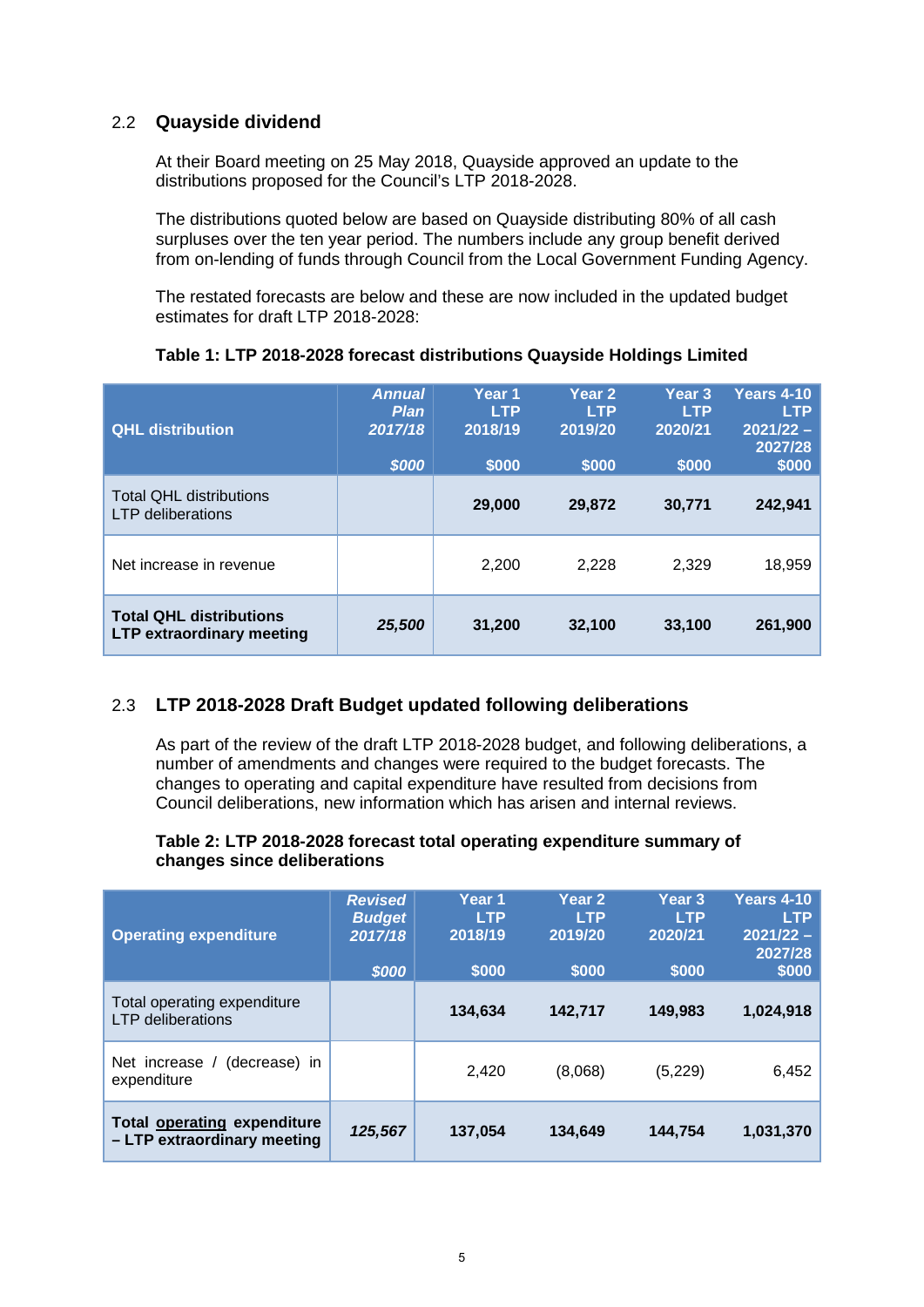#### **Table 3: LTP 2018-2028 Forecast total capital expenditure summary of changes since deliberations**

| <b>Capital expenditure</b>                                           | <b>Revised</b><br><b>Budget</b><br>2017/18<br>\$000 | Year 1<br><b>LTP</b><br>2018/19<br>\$000 | Year <sub>2</sub><br><b>LTP</b><br>2019/20<br>\$000 | Year <sub>3</sub><br><b>LTP</b><br>2020/21<br>\$000 | Years 4-10<br><b>LTP</b><br>$2021/22 -$<br>2027/28<br>\$000 |
|----------------------------------------------------------------------|-----------------------------------------------------|------------------------------------------|-----------------------------------------------------|-----------------------------------------------------|-------------------------------------------------------------|
| Total capital expenditure<br><b>LTP</b> deliberations                |                                                     | 52,689                                   | 49,634                                              | 30,658                                              | 53,525                                                      |
| Net increase / (decrease) in<br>expenditure                          |                                                     | 5,207                                    | 2,770                                               | 50                                                  | (2,623)                                                     |
| <b>Total capital expenditure</b><br><b>LTP extraordinary meeting</b> | 48,272                                              | 57,896                                   | 52,404                                              | 30,708                                              | 50,902                                                      |

### 2.4 **Major items included in LTP 2018-2028 Budget changes.**

The following list is the major items included in the summary above:

- Additional expenditure forecasts approved by Council through deliberations. These increases are funded from a variety of sources, including budgeted efficiency savings, fees and charges, and additional revenue from Quayside's final dividend distributions proposal.
- With the increase in net revenue, we are able to retain budget provision for both the Chairman's Discretionary Fund, and the Sponsorship Budget referred to at last week's deliberations meeting.
- A decrease in the general rates funding is proposed. Staff recommend a reduction of the general rate increase proposed through consultation from 12% (an average of \$32 per household) to 9.1% in 2018/19 (an average of \$26 per household) with increases in targeted rates depending on the area and the services provided.
- Additional dividend distributions.
- Changes to the treasury borrowing cost/investment returns due to changes in composition of reserves and capital works phasing. Also the updated internal loans repayment schedules for all planned capital expenditure projects.
- Inclusion of additional, and reclassification of capital funding from the Ministry for the Environment for the Kopeopeo Canal Remediation Project to fund 50% of the revised forecast capital expenditure in 2018/19.
- Use of targeted rates reserves to lower the targeted rates increases in Year One of draft LTP 2018-2028 for rivers and drainage, and passenger transport.

## **3 Other items**

### 3.1 **Enviroschools**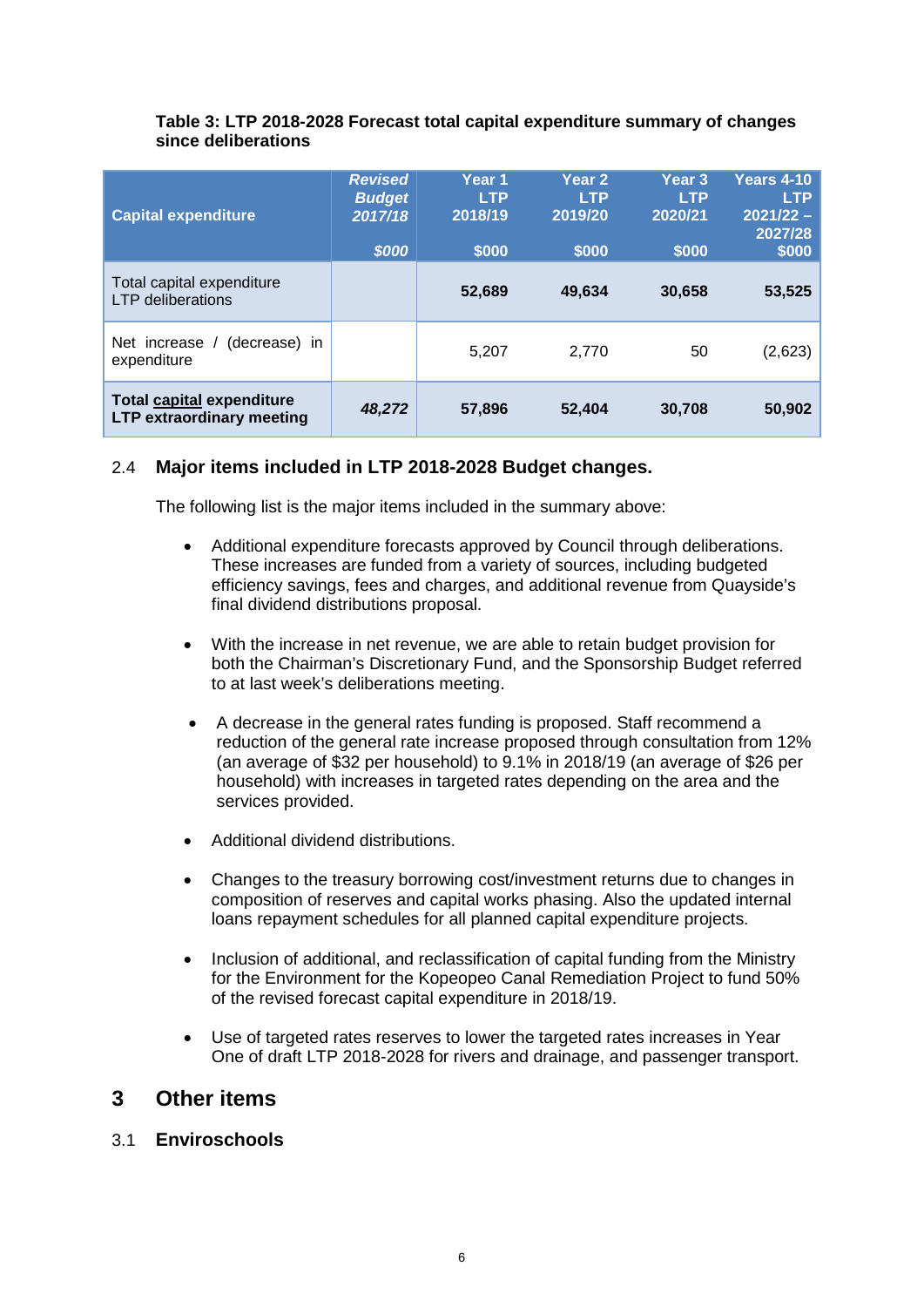Through the LTP 2018-2028 submissions process, a submission was received from the Toimata Foundation. The Toimata Foundation is the umbrella agency for the Enviroschools programme and is funded by the Ministry for the Environment. This submission point was not specifically discussed with Council at last week's deliberations meeting however this paper includes further details of the submission.

The key points of submission included:

- Enviroschools is a proven programme specifically designed to meet multiple Local Government outcomes
- Collective impact model for Enviroschools provides value for council partners
- There is a high degree of convergence between Enviroschools and BOPRC's Thriving Together - mō te taiao, mo ngā tāngata and Council Outcomes
- Specific key supports are needed for Enviroschools to be an effective programme in the region
	- o 0.6-1.0 full time equivalent (FTE) Regional Coordinator role (currently approx. 0.1 FTE)
	- o Unlike almost all other regions, Bay of Plenty is not running Enviroschools in partnership with the region's territorial authorities (Note: this is aside from Tauranga City Council, as well as with community groups as noted below).
	- o Appropriate operational budget (approximately \$20,000)
	- o Review of all Enviroschools currently registered with the programme
	- o An additional 1.5 -2.0 FTE Enviroschools Facilitators
- A request for Council to clarify its level of commitment to Enviroschool

#### **Staff Analysis**

Council has supported Enviroschools for more than ten years with in kind contributions from Tauranga Region Kindergarten Association (now known as Inspired Kindergartens), along with a cross regional collaboration with Central Kids (this includes Toimata Foundation, Bay of Plenty Regional Council, Horizons and Waikato Regional Council) and Tauranga City Council.

Through the current Long Term Plan we are planning to continue support as currently funded for and work towards a collaborative increased support alongside Toimata Foundation and the Bay of Plenty Territorial Authorities (TA's).

The Bay of Plenty Regional Council has made requests to other TA's (\$10,000 per TA) for funding support for Enviroschools through their respective LTP processes. As a result additional resourcing requested may be met, at least in part, depending on the outcome of those decisions.

In addition to Enviroschools programmes in schools, the Toimata Foundation partners with Council to run events open to all schools in the rohe, including Waiora, Enviro Expo, Energise and Youth Jam. These are all supported by Toimata Foundation (\$5,000) funding along with Council funding of \$20,000.

#### **Staff recommendation**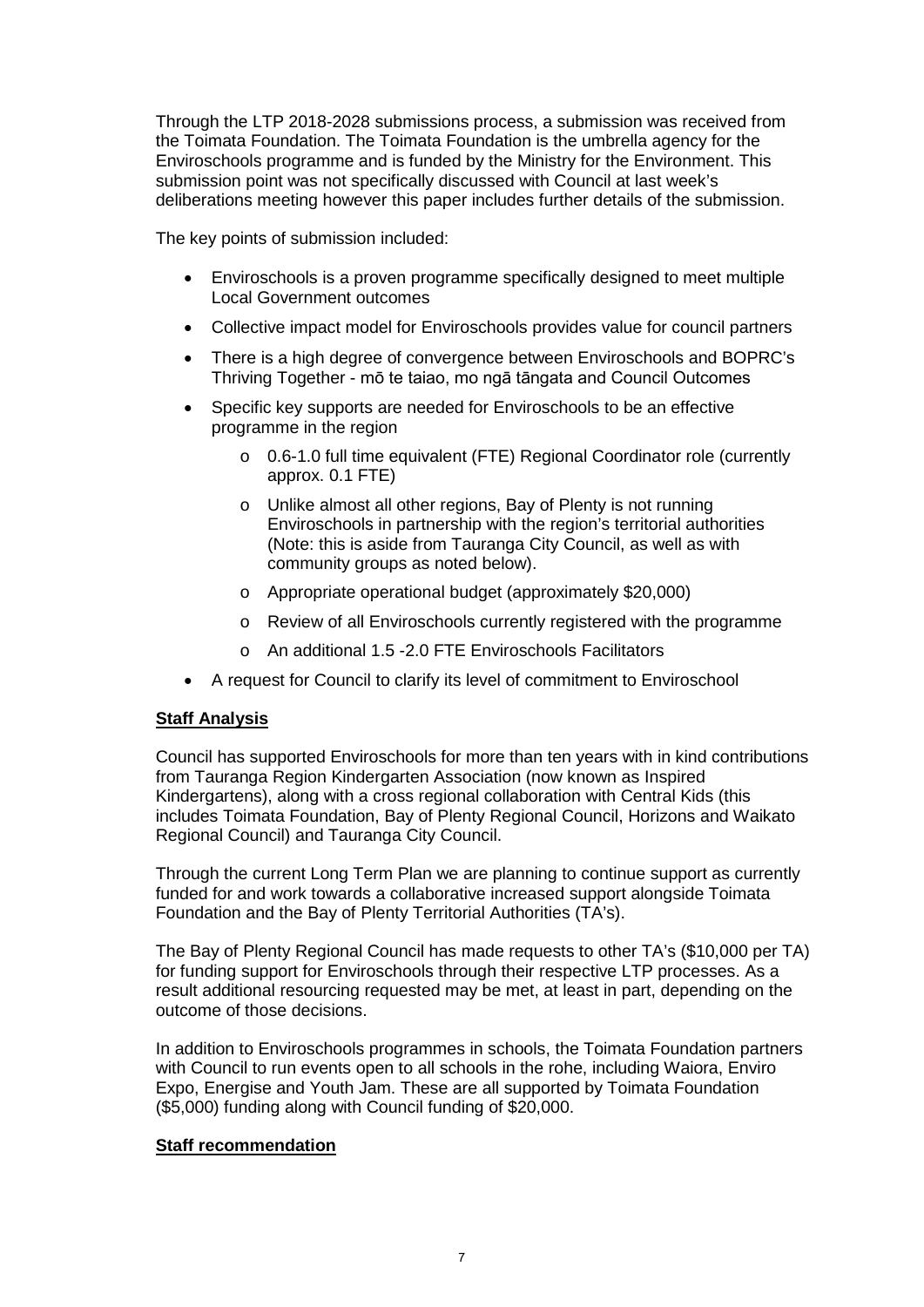Staff recommend maintaining the currently budget estimates included in the draft LTP 2018-2028 for Enviroschools, related programmes e.g. school/youth events such as Waiora, Enviro Expo, Energise, Youth Jam, and allocation of potential funding from other TA's (\$10k per TA) following decisions through their respective LTP processes.

The Toimata Foundation has indicated that they are open to further conversations with Council and working collaboratively to work towards an increased level of support for the programme within the Bay of Plenty and Council remains committed to this approach.

# **4 Summary of financial implications**

The following tables provide a summary of the latest financial estimates for the draft LTP 2018-2028 budget.

The budget estimates have been based on assumptions which will be audited later this month, and which will need to be reviewed prior to the finalisation of the LTP 2018- 2028 at the June 2018 meeting.

### 4.1 **Forecast financials for draft LTP 2018-2028 on the basis that all recommendations in this report are approved**

The following diagram shows **forecast total rates and rates increases**, on the basis that all recommendations in this report are approved:



The following diagram shows **forecast total operating and capital expenditure**, on the basis that all recommendations in this report are approved: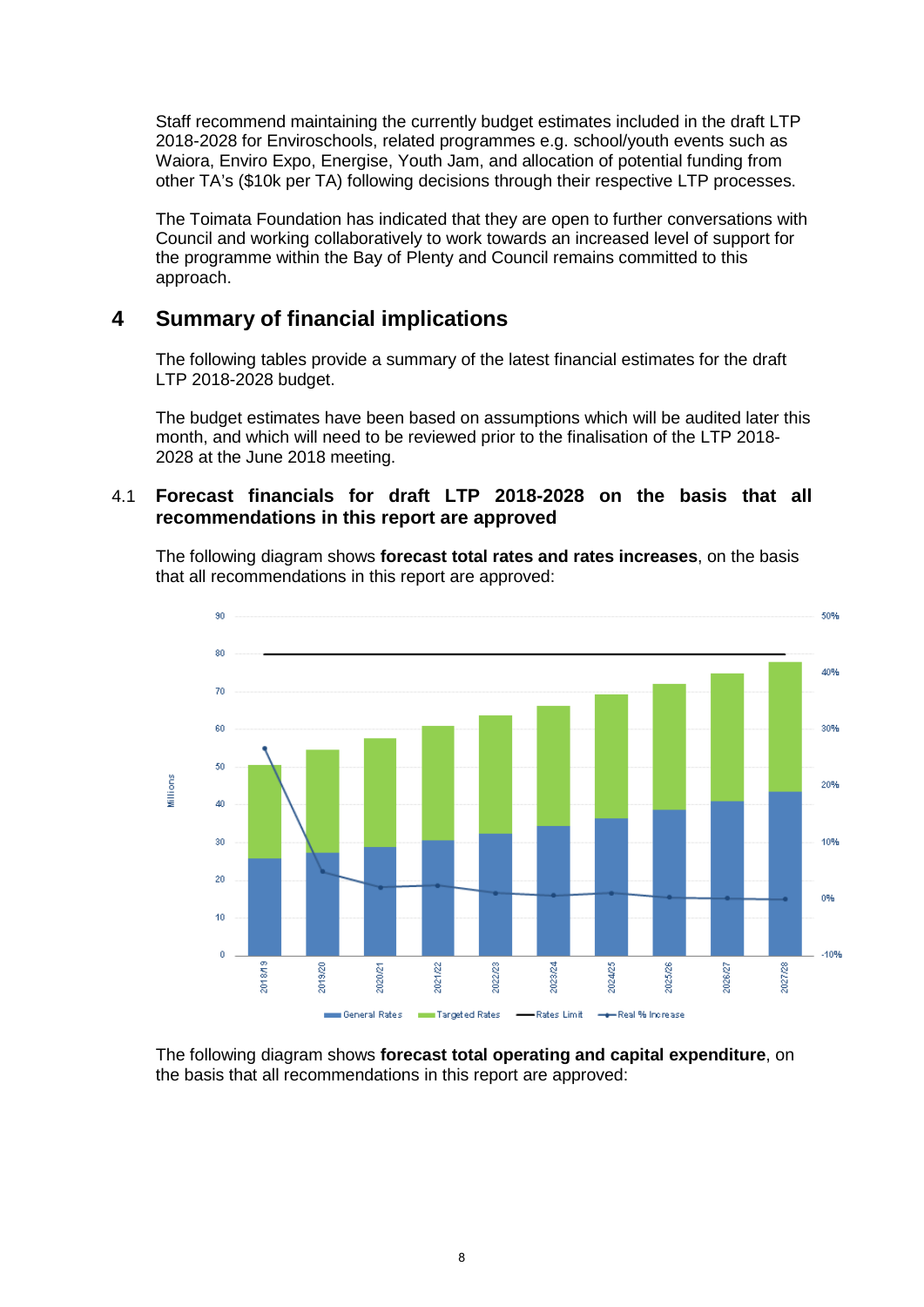**Forecast Operating and Capital Expenditure** 



The following diagram shows **forecast total borrowings and debt limits**, on the basis that all recommendations in this report are approved:



**Forecast Borrowing and Debt Limit** 

**5 Next steps**